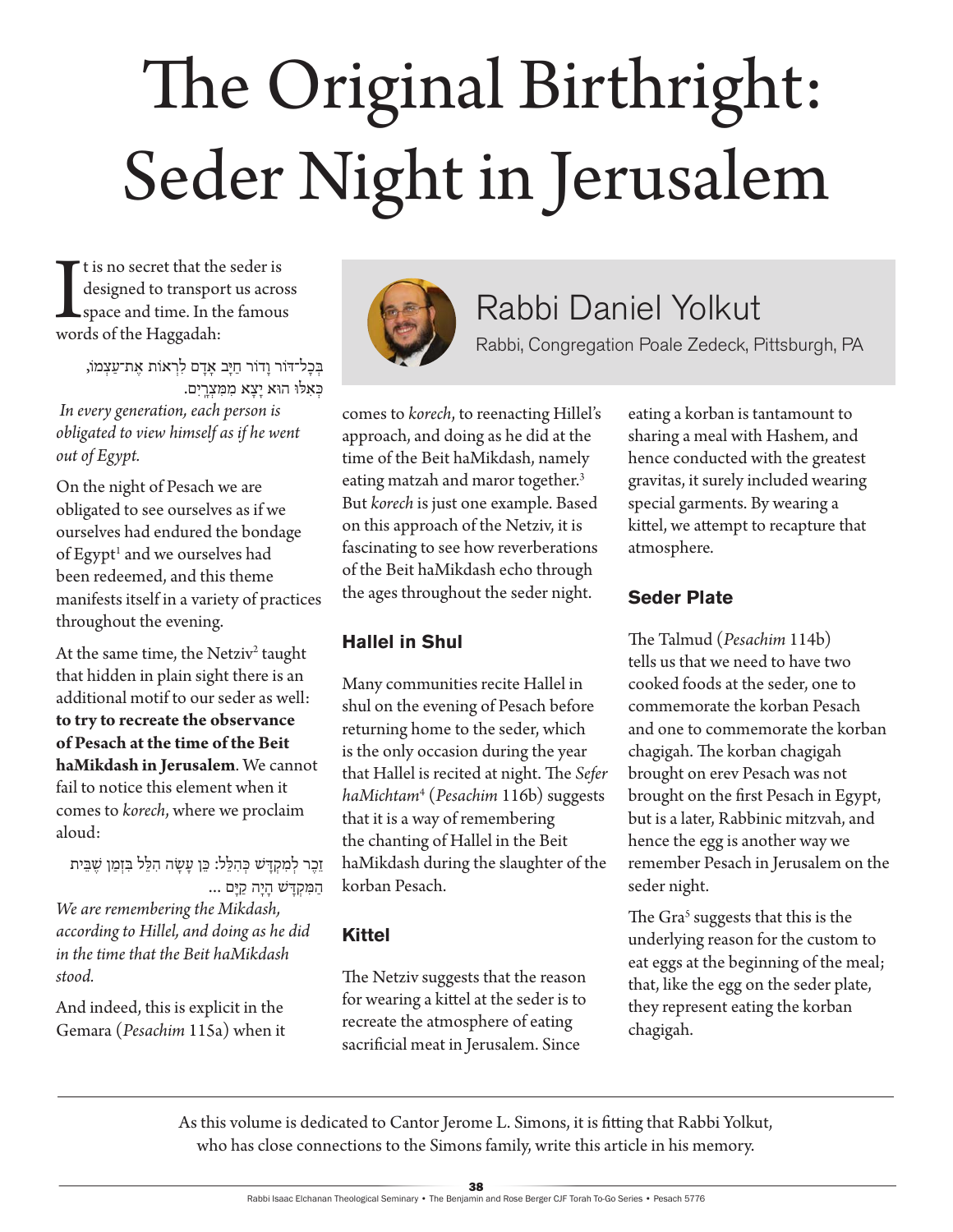#### **Urchatz**

On Pesach, we wash before eating the karpas, which is not our standard procedure. Typically we wash only for bread. During the time of the Beit haMikdash, the requirement to wash one's hands for food was much broader. The Netziv suggests that holding ourselves to a higher standard of the laws of ritual impurity is another way that we try to recreate the atmosphere at the time of the Beit haMikdash.

#### Split the participants into two teams. For each round, call up a volunteer from each team. Ask a question to volunteer A, if he does not know the answer, he can either: dare the other team to answer, which means volunteer B can now answer the question, (if B answers the question, he gets the point and it is now team B's turn again) or double dare which means they perform a 'dare' against each other.

Whoever answers the question gets a point. Whoever wins the double dare, gets two points.

The double dares are as follows.

**Dam:** Prepare two pans of red jello filled with about 10-15 jelly fish. The two volunteers have to take the fish out with their mouths only, the one to finish all the fish first - wins. *During the plague of blood, all of the water in the sea turned to blood, causing the death of all the fish*

**Tzfardeah:** A good 'ol game of leapfrog

#### **Kol Ditzrich**

Many commentators on the Haggadah are puzzled by the opening passage in maggid that seems to invite guests after the seder has already begun. In his commentary on the Haggadah, the Shibbolei haLeket<sup>6</sup> suggests that the invitation originated in the process of assembling *chaburot* (groups) in the time of the Beit haMikdash. While the actual invitation occurred before the korban Pesach was offered, we have retained a vestige of that practice

#### **DOUBLE DARE - TEN PLAGUES A seder activity for kids**

**Kinim:** fill up a spoon of marshmallow fluff, and stick in around 15-20 mini chocolate chips, the volunteers have to guess how many chips there are, (this only works if you put in a lot of chips, otherwise it's not that funny). *Chocolate chips kind of look like lice, and marshmallow fluff kind of looks like skin*

**Arov:** Fill up a plate of around 10 gummy bears and have the volunteers eat them with chopsticks only. First one to finish wins.

**Dever:** This is a relay race, have the volunteers hold onto their ankles and run across them room, if they fall they have to start over. *The animals died and fell over.*

**Shchin:** Have each volunteer put an 'after-8' chocolate on their forehead, (or something of that size and shape). They need to get it from their forehead to their mouth without using their hands. (the trick is to get it over the eye)

at the beginning of the seder as an additional way of remembering the Beit haMikdash.

#### **Maror**

Technically speaking, the biblical mitzvah of maror is only obligatory when eating the korban Pesach,7 but Chazal created a Rabbinic obligation to continue to eat maror at the seder. This could be explained as a way of perpetuating as much of the experience of the korban Pesach as

**Barad:** Buy two bags of marshmallow, mini or large and have the volunteers stuff their mouth, whoever fills the most, wins.

**Arbeh:** Buy a package of Passover candy that comes in long strands. There are two variations of the game.

1) You tie two separate ropes of about 5 strands of candy tied together, the volunteers have to eat the ropes with their hands behind their back, whoever finishes first wins.

2) You make one long rope of about 10 strands of candy, and they each put one end in their mouth, whoever gets to the middle first, wins. *The locust ate all of the crops*

**Choshech:** For this game, you need 2 volunteers. have one blindfolded and the other sitting, the blindfolded one has to feed the other one applesauce, whoever finishes the bowl first, wins.

**Makat Bechorot:** You have to try and get the volunteers to laugh, the first one to laugh is out.

Activity by Gaby Scarowski, Executive Director of Ottawa NCSY For more educational infographics and materials from NCSY, please visit: education.ncsy.org

39